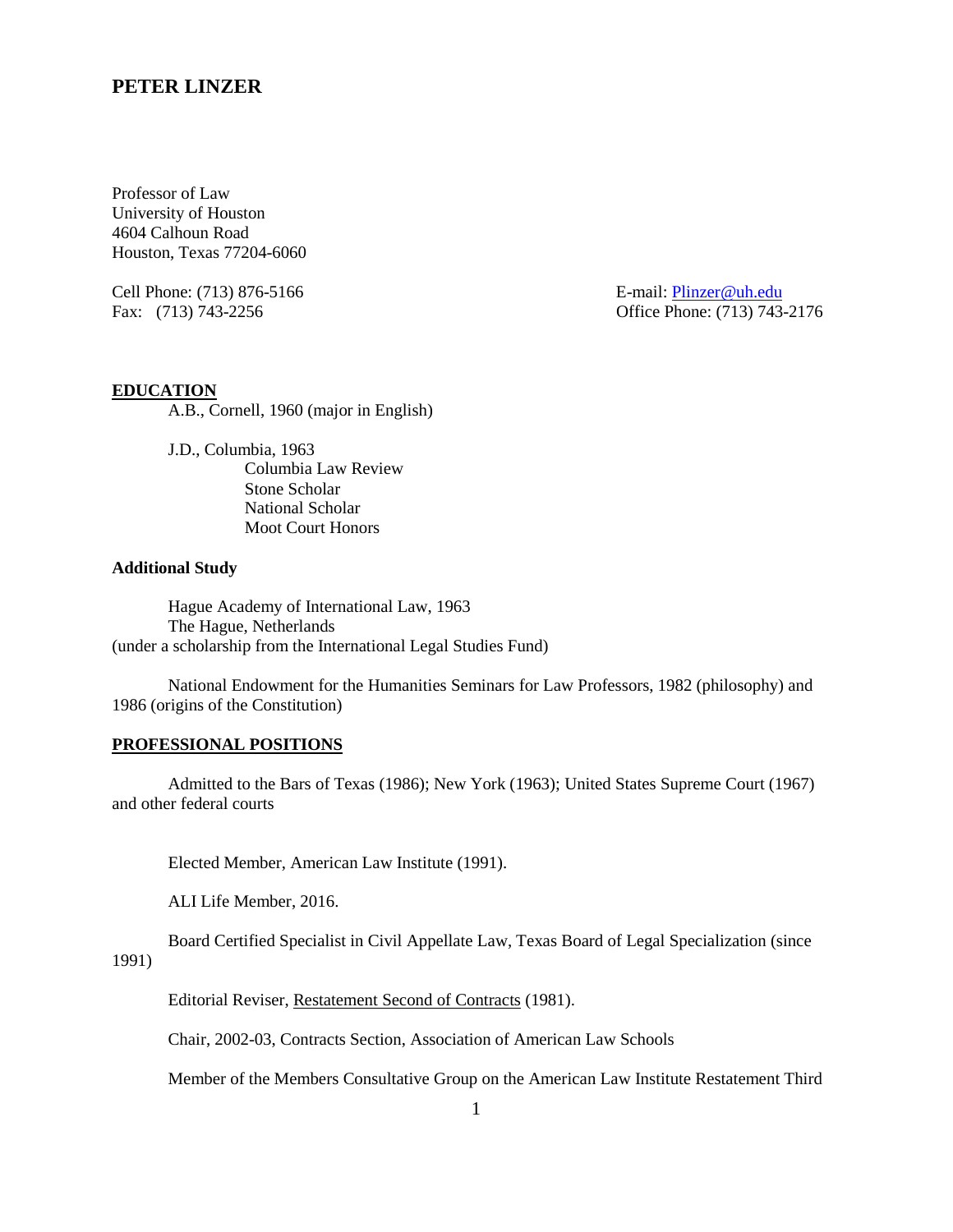of Restitution and Unjust Enrichment, 1999-2010.

Currently Member of the Members Consultative Groups for the:

ALI Restatement Third of the Law of Consumer Contracts,

ALI Principles of Data Privacy Law,

ALI Restatement Third of The U.S. Law of International Commercial Arbitration and

ALI Project on Election Law.

Member, State Bar of Texas, Pattern Jury Charge Committee-- Business Torts, Consumer & Employment Contracts, 1986-94

Faculty Senator, University of Houston, 1999-2000, 2001-04, 2005-08, 2012- present.

# **HONORS AND AWARDS**

Lifetime Achievement Award, Eleventh International Contracts Conference (K-CON XI), San Antonio, Texas, February 26, 2016

University of Houston Law Foundation Scholar, 1992-93

Co-winner of the 1992 Houston Law Review Alumni Association Professional Writing Award (for *The Flesh Colored Band-Aid*)

First recipient (1979-80) of the University of Detroit School of Law's James T. Barnes, Sr., Memorial Faculty Scholar Award ("for excellence in teaching, scholarship and public service")

Nominated for the 1982-83 U. of D. President's Award for Excellence in Teaching and Research

# **PRINCIPAL ACADEMIC SUBJECTS**

First Amendment Constitutional Law **Contracts** Making and Drafting Contracts

Transactional Clinic Equal Protection International Contracting

Introduction to American Law (for foreign LL. M. candidates) Torts

# **PUBLICATIONS**

## **Current Projects**

Casebook: *The First Amendment and Beyond: Speech and Press in the Twenty-first Century* (with Nicole B. Casarez) (under contract with Carolina Academic Press; publication is expected in 2016)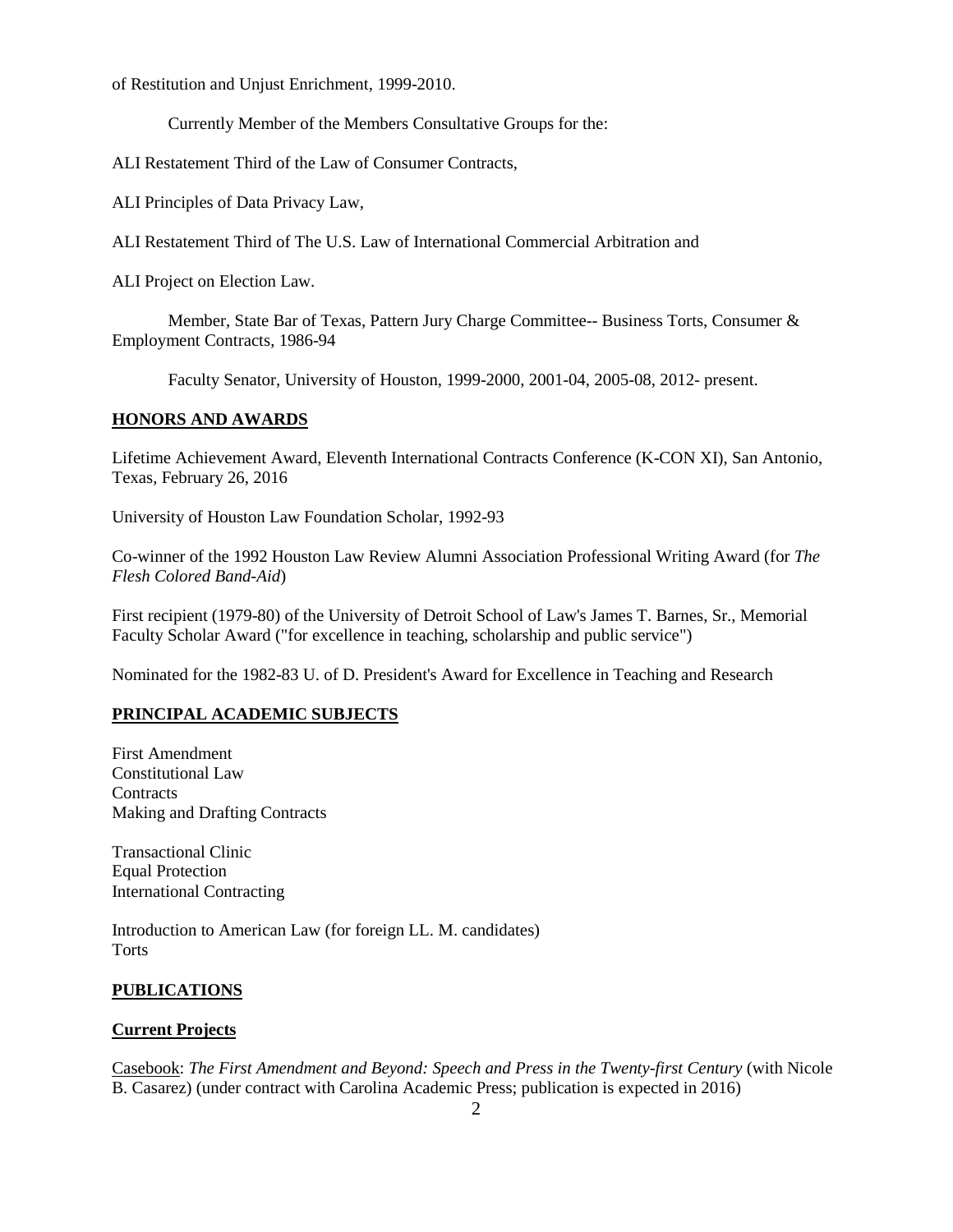Work in Progress: *The Color of the Constitution* (an examination of constitutional law and race from 1776 forward)

### **Books**

Volume 6 of the Revised Edition of *Corbin on Contracts* (The Parol Evidence Rule, Implied Terms, Default Rules and the Concept of Good Faith) (2010)

*A Contracts Anthology* (2d ed. 1995) (edited with commentary)

#### **Collective Projects**

Entry on "Dissents in the Supreme Court" in Encyclopedia of the Supreme Court (2008)

State Bar of Texas, Pattern Jury Charges, Vol. IV (Contracts, Consumer Law and Business Torts) (1990, 1992, 1993)

#### **Articles**

Compulsory Arbitration and Adhesion Contracts in the Age of Donald Trump*,* 48 *St. Mary's L. Rev.* 277 *(2016*) (revision of acceptance speech upon receiving Lifetime Achievement Award at K-CON XI)

Contract As Evil*,* 66 Hastings LJ. 971 (2015) (in Hastings Law Review Festschrift in honor of the fiftieth anniversary of Charles Knapp's teaching career)

Unjust Impoverishment: Using Restitution Reasoning in Today's Mortgage Crisis, 68 Wash. & Lee L. Rev. 949 (2011) (with Donna L. Huffman).

Teaching Transactional Skills and Law in an International Context, 12 Transactions: The Tennessee Journal of Business Law 275 (2011) (transcript of panel discussion with Deborah Burand and Kojo Yelpaala).

"Implied," "Inferred," and "Imposed": Default Rules and Adhesion Contracts – the Need for Radical Surgery, 28 Pace L. Rev. 195 (2008).

From the Gutenberg Bible to Internet Neutrality – How Technology Makes Law and Why English Majors Need To Understand It, 39 McGeorge L. Rev. 1 (2008).

*E. Allen Farnsworth's Theory (Non-theory? Anti-theory?) of Contracts*, in Theory and Anti-theory in the Work of Allen Farnsworth, 13 Tex. Wesleyan L. Rev. 1, 5-15 (2006) (based on paper given at the Second International Contracts Conference, held at the Texas Wesleyan University Law School, February, 2006). For comments and responses, see id. at 3-5, 15-30.

*Hadley v. Baxendale* and the Seamless Web of Law, 11 Tex. Wesleyan L. Rev. 225 (2005) (Foreword to Symposium, The Common Law of Contracts as a World Force in Two Ages of Revolution: A Conference Celebrating the 150th Anniversary of *Hadley v. Baxendale*.) This conference, held in Gloucester, England, in the summer of 2004, was the First International Contracts Conference.

*Introduction* to AALS Contracts Transcript, 14 Toledo L. Rev. 685 (2003) (Papers given at the Association of American Law Schools Contracts Section Symposium on "Teaching Contracts Transactionally," January 2003)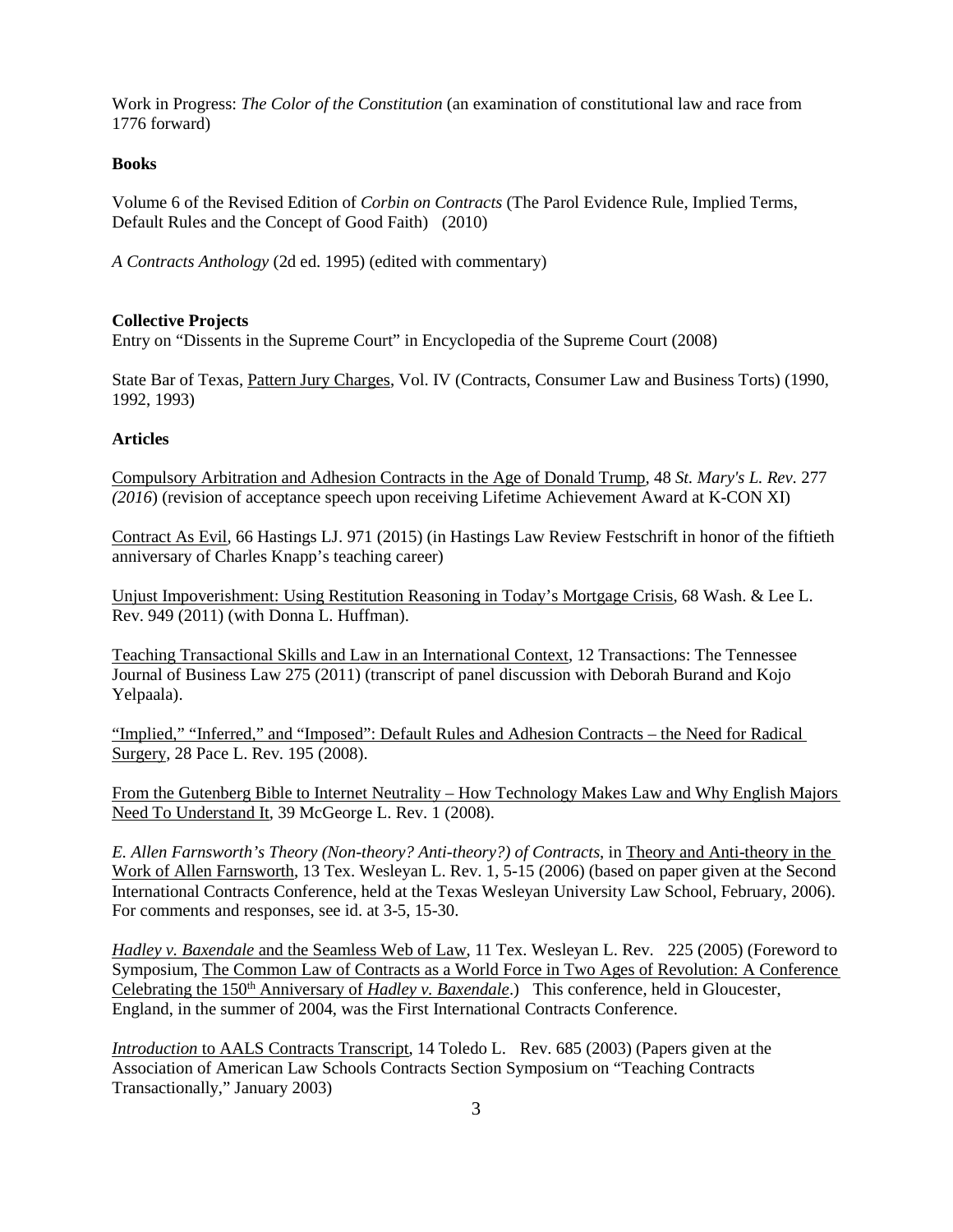The Comfort of Certainty: Plain Meaning and the Parol Evidence Rule, 71 Fordham L. Rev. 799 (2002) (in issue in honor of Joseph M. Perillo)

Rough Justice: A Theory of Restitution and Reliance, Contracts and Torts, 2001 Wis. L. Rev. 695 (in issue on papers from the 2000 Wisconsin Contracts Conference). For comments, see Caroline N. Brown, 2001 Wis. L. Rev. 777, and John Kidwell, 2001 Wis. L. Rev. 825, 828-29. (This article is also discussed in Hanoch Dagan, *The Law and Ethics of Restitution* 13-14, 169, 171, 206-09 (Cambridge Univ. Press 2004.)

Consider Consideration, 44 St. Louis L.J.1317 (2000) (in "Teaching Contracts" symposium)

Non- ["Un-"?]American Law and the Core Curriculum, 72 Tulane L. Rev. 2031 (1998)

The UNIDROIT Principles of International Commercial Contracts: Should American Lawyers Pull Their Hair Out Over Them?, 13 Texas Transnational L.Q. 2 (1997)

Law's Unity -- An Essay For the Master Contortionist, 90 Nw. U. L. Rev. 183 (1995) (in Symposium: Reconsidering Grant Gilmore's *The Death of Contract*)

The *Carolene Products* Footnote and the Preferred Position of Individual Rights: Louis Lusky and John Hart Ely vs. Harlan Fiske Stone, 12 Const. Comm. 277 (1995)

Who Owns the Company?: Rethinking Capitalism for the Twenty-First Century, 3 Research in Law and Policy Studies 217 (1995)

White Liberal Looks at Racist Speech, 65 St. John's L. Rev. 187 (1991) (in symposium on the bicentennial of the Bill of Rights) (reprinted in part as Chapter 1 of *Speaking Freely* (H. M. Holzer, ed. 1994))

The Flesh Colored Band-Aid: Contracts, Feminism, Dialogue and Norms, 28 Houston L. Rev. 791 (1991) (with Patricia A. Tidwell)

Letter to David Dow -- Friendly Critic and Critical Friend, 28 Houston L. Rev. 861 (1991) (with Tidwell)

Is the First Amendment a Middle-Class Luxury?, 29 Houston Lawyer 18 (Nov.-Dec. 1991)

Why Bother With State Bills of Rights?, 68 Tex. L. Rev. 1573 (1990) (in symposium on the Texas Constitution)

Uncontracts: Contorts, Context and the Relational Approach, 1988 Ann. Survey of Amer. L. 139 (in NYU symposium on Contract Theory and Practice) (discussed at length in Julio César Cueto Rùa, El contrato como consentimiento y el contrato como relación in *Contratos: Homenaje a Marco Aurelio Risolía* 143 (Buenos Aires 1997))

Is Consent the Essence of Contract? -- Replying to Four Critics, 1988 Ann. Survey of Amer. L. 213

Precise Meaning and Open Texture in Legal Writing and Reading, in Walter, ed., Computing Power and Legal Language (1988)

The Decline of Assent: At-Will Employment As A Case Study of the Breakdown of Private Law Theory, 20 Ga. L. Rev. 323 (1986) (excerpted in Knapp & Crystal, Problems in Contract Law 551-53 (3d ed.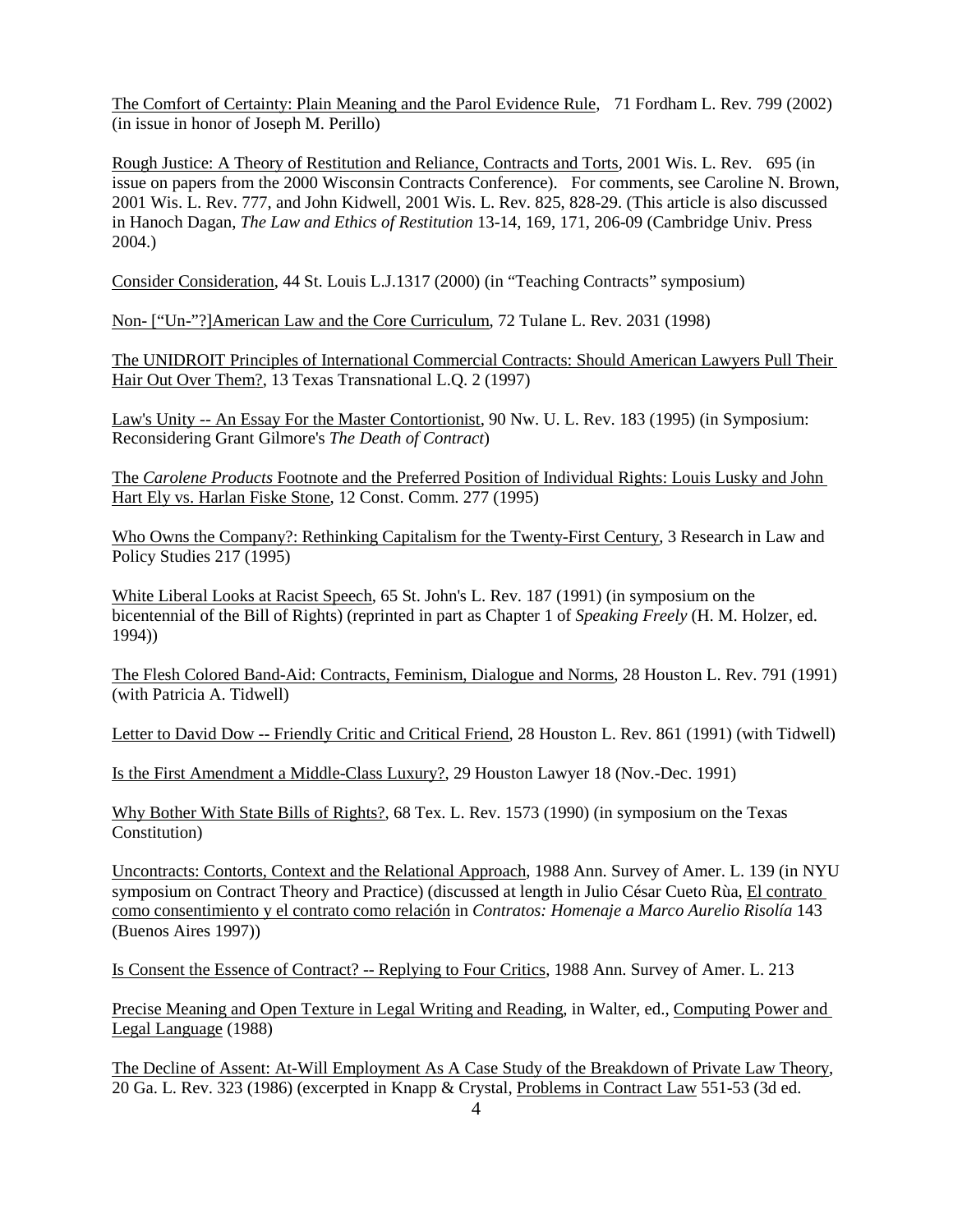1993), and all succeeding editions)

On the Amorality of Contract Remedies: Efficiency, Equity, and the Second Restatement, 81 Colum. L. Rev. 111 (1981) (in symposium on the Restatement (Second) of Contracts) (reprinted in *International Library of Essays in Law & Legal Theory*, Contracts Vol. II (L. Alexander, ed. 1991))

The Meaning of Certiorari Denials, 79 Colum. L. Rev. 1227 (1979) (excerpted in Hart & Wechsler, *The Federal Courts and the Federal System* 1860-63 (3d ed. 1988))

Law for Them and Medicine for Us: A "Counterdisciplinary" Approach to Learning, 55 J. Urban Law 113 (1977)

#### **Amicus Curiae Brief in the United States Supreme Court**

Brief suggesting that the Court dismiss the writ of certiorari as improvidently granted, in DIRECTV v. Imburgia, No. 14-462, a case involving application of the Federal Arbitration Act.

#### **Book Reviews**

of W. O. Douglas, *The Court Years*, 58 J. Urban Law 561 (1981)

of Walter Berns, *The Supreme Court and the Future of American Democracy*, 55 J. Urban Law 225 (1977)

### **Blog Entries**

*That Was No Contract. That Was My Lunch* (May, 2013). *Law Professor* Blog discussion about form contracts.

Book Reviews of David Ibbetson, *A Historical Introduction to the Law of Obligations* (Oxford Univ. Press 1999) and Elizabeth Cooke, *The Modern Law of Estoppel* (Oxford Univ. Press 2000), Jurist (on-line law review/law professors' list serve),<http://jurist.law.pitt.edu/lawbooks/revapr01.htm#Linzer.>

#### **PUBLIC PRESENTATIONS**

Expert witness and consultant in contract and related cases.

Contributor on legal topics to radio and television programs in Houston and Detroit on constitutional and contract issues, including recently, *Ben Hall Legal* (KCOH); *Red, White and Blue* (KUHT Public Television, Channel 8); *Houston Matters* (KUHF, 88.7 FM Public Radio*)*; and several appearances on Channels 2 (NBC), 11 (CBS), 13 (ABC), 26 (FOX) and 39 (CW); consultant to the [Salem, Oregon] Statesman Journal, reviewing a major municipal development contract.

Speaker at symposia held at University of California – Hastings College of Law (contracts) (October, 2014); Washington and Lee University (restitution); University of Wisconsin (contracts); New York University (contracts in theory and practice); the University of Texas (Texas Constitution); St. John's University (bicentennial of the Bill of Rights); and the University of Houston Institute for Business, Ethics, and Public Issues (privacy and rights in the work place).

Speaker and discussion leader of the Annual July 4 Meetings of the Houston Chapter of the Great Books Society, 2015 (Obergefell v. Hodges (same sex marriage); 2014 (Burwell v. Hobby Lobby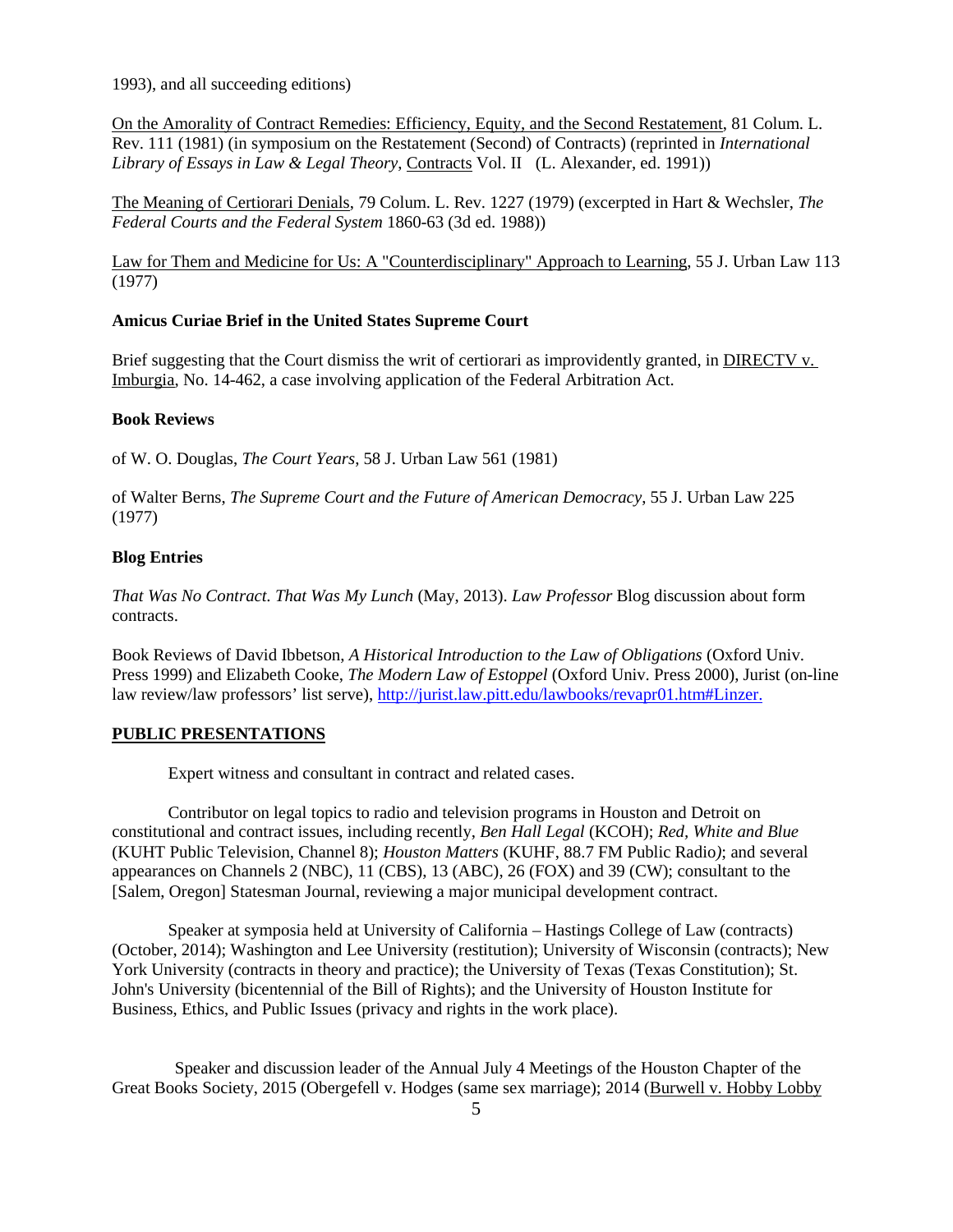(religious rights of corporations to refuse to provide contraceptives under the Affordable Care Act); 2013 (earlier Supreme Court decisions on same sex marriage); 2012 (the Health Care decision (National Federation of Independent Business v. Sebelius))

Group Leader: Association of American Law Schools Mini-workshop on Professors in the Profession, 1995 Annual Meeting; AALS Week-long Contracts Conference, Cornell Law School, June, 1989; and AALS Workshop on Teaching Contract Law, University of Wisconsin Law School, Madison, Wisconsin, 1981

#### **Selected Specific Presentations**

"Contract As Evil" Paper presented at the University of California – Hastings College of Law's Symposium in Honor of Charles Knapp's Fifty Distinguished Years of Teaching, San Franscico, California, October 2014

"Chuck Knapp, the Stan Musial of Contracts," brief tribute to Professor Knapp at the symposium mentioned above

Panel moderator on the role of the Consumer Financial Protection Bureau and pre-dispute consumer arbitration contracts at K-CON XI, the Eleventh International Contracts Conference, St. Mary's University Law School, Spring 2016

Speaker on adhesion contracts and federal agency review and commentator on papers given at K-CON IX, the Ninth International Contracts Conference, University of St. Thomas School of Law, Miami Gardens, Florida, Spring 2014,

Panel moderator at K-CON VIII, the Eighth International Contracts Conference, held February 23, 2013 at Texas Wesleyan University Law School (now Texas A&M Law School), Fort Worth, Texas

Delivered paper on Unjust Impoverishment at the "Restitution Rollout," sponsored by the American Law Institute and the Washington & Lee Law Review at Washington & Lee Law School, Lexington, Virginia, February 25, 2011.

Panel Member, AALS Contracts Section Discussion of Intent, AALS Annual Meeting, January, 2011.

Panelist on Teaching Transactional Skills and Law in an International Context, Second Biennial Transactional Law Conference, "Transactional Education: What's Next," Emory University School of Law, June, 2010.

Delivered paper on implied terms in Wood v. Lucy, Lady Duff-Gordon at conference on 90<sup>th</sup> anniversary of that case held at Pace University School of Law, November 2007.

Panel Moderator at K-CON III, the Third International Contracts Conference, held at South Texas School of Law, February 23-24, 2007.

"Distinguished Speaker" in the 14th Pacific–McGeorge Law School Distinguished Speakers Series, November 7, 2006, at the University of the Pacific, Sacramento, California.

Speaker at the K-CON II, the Second International Contracts Conference, held at Texas Wesleyan University Law School, February, 2006.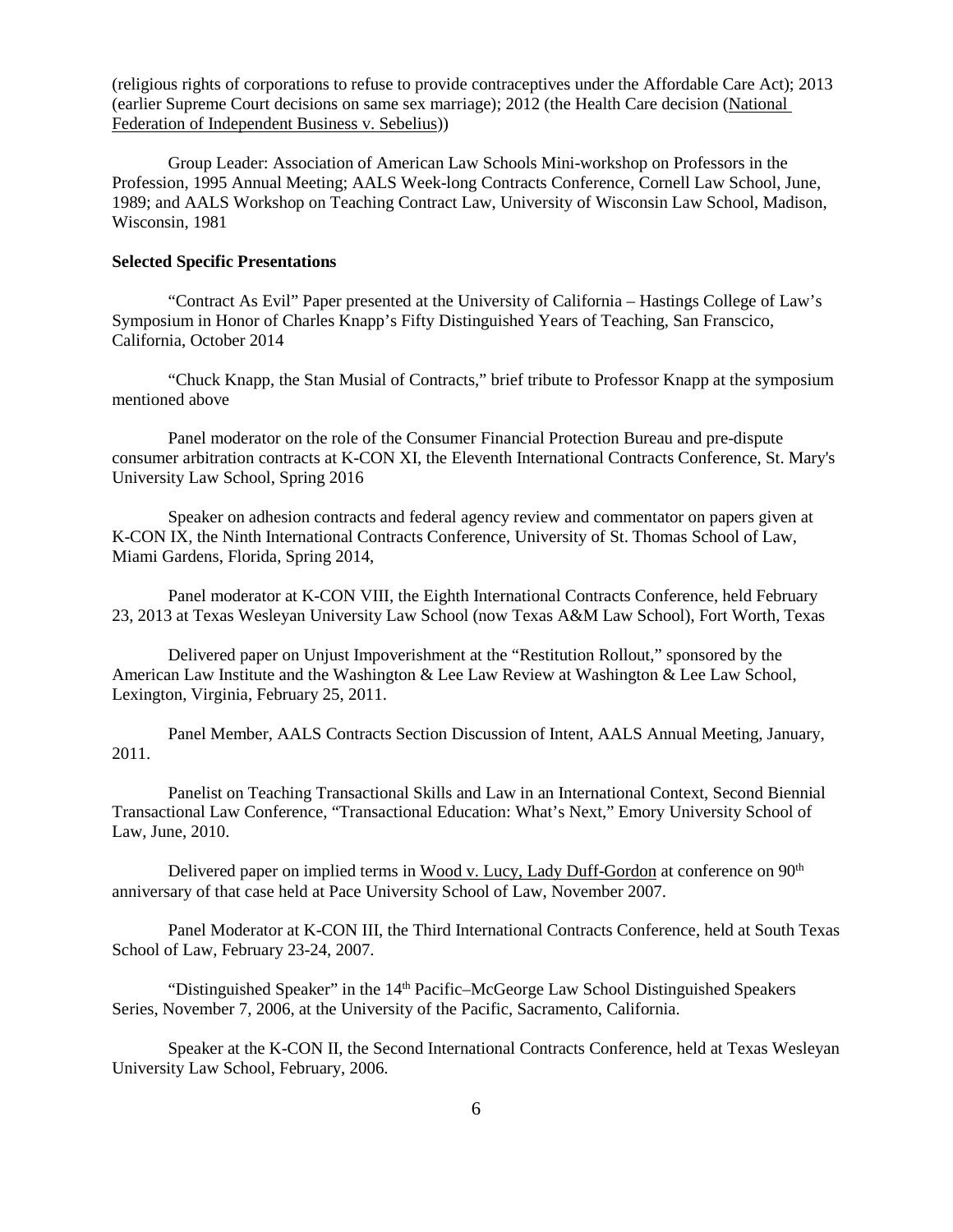Speaker and panelist on civil liberties after 9/11, Federal Bar Ass'n presentation at the Texas State Bar Annual Meeting, June 2003.

Speaker and panelist on third world labor problems at Conference on Commodities and Communities, American University, Washington, D.C., March 2003

Speaker and panelist on restitution suit against several business entities that used slaves before the Civil War, before the Remedies Section of the Association of American Law Schools, 2003 Annual Meeting, January 2003, Washington, D.C.

Panelist at Association of American Law Schools Conference On Access to Justice, University of Texas School of Law, February 23, 2001

Featured speaker delivering paper at the University of Wisconsin Law School's Contracts Conference, October 14, 2000

Speaker and panelist on using transnational contracts to improve third world labor problems like child labor and exploitation of workers at Conference on Transatlantic Labor Problems, cosponsored by University College Dublin, the Labor Section of the New York State Bar Association and St. John's University Law School, Dublin, Ireland, July 22, 2000

Member of a panel debating the choice of law provision of the proposed revision of Article One of the Uniform Commercial Code, American Bar Association Convention, New York, July 9, 2000

Speaker at *Seminario sobre Contratos Internacionales. Reglas de UNIDROIT para contración comercial en América del Norte*, sponsored by the Universidad Panamericana and the Banco de Comercio Exterior of México, México City, November 12-15, 1996

Speaker at Symposium on Relational Contracting at the Academy of Management's Annual Meeting, Vancouver, B.C., August, 1995

Lecturer at the 1993 Texas State Bar Advanced Appellate Practice Course

Member of Executive Committee and Board of Directors of the Greater Houston Chapter of the American Civil Liberties Union (1987-92) and the Clark Read Foundation for Civil Liberties (1987-95)

Appellate litigator for the American Civil Liberties Union and other organizations and for private parties in constitutional and employment cases. *Representative cases include*:

Texas v. Johnson, 491 U.S. 397 (1989) (flagburning -- First Amendment) (attorney for National ACLU as amicus curiae)

Meadowbriar Home for Children, Inc. v. Gunn, 81 F.3d 521 (5th Cir. 1996) (attorney for provider of housing for emotionally disturbed women in Fair Housing Act case)

Texas v. Morales, 869 S.W.2d 941 (Tex. 1994) (attorney for amici curiae arguing the unconstitutionality of the Texas anti-sodomy law under the Texas Constitution)

Edgewood Indep. School Dist. v. Kirby, 777 S.W.2d 391 (Tex. 1989) (school funding -- State Constitution) (attorney for several Hispanic organizations and the Texas Civil Liberties Union as amici curiae)